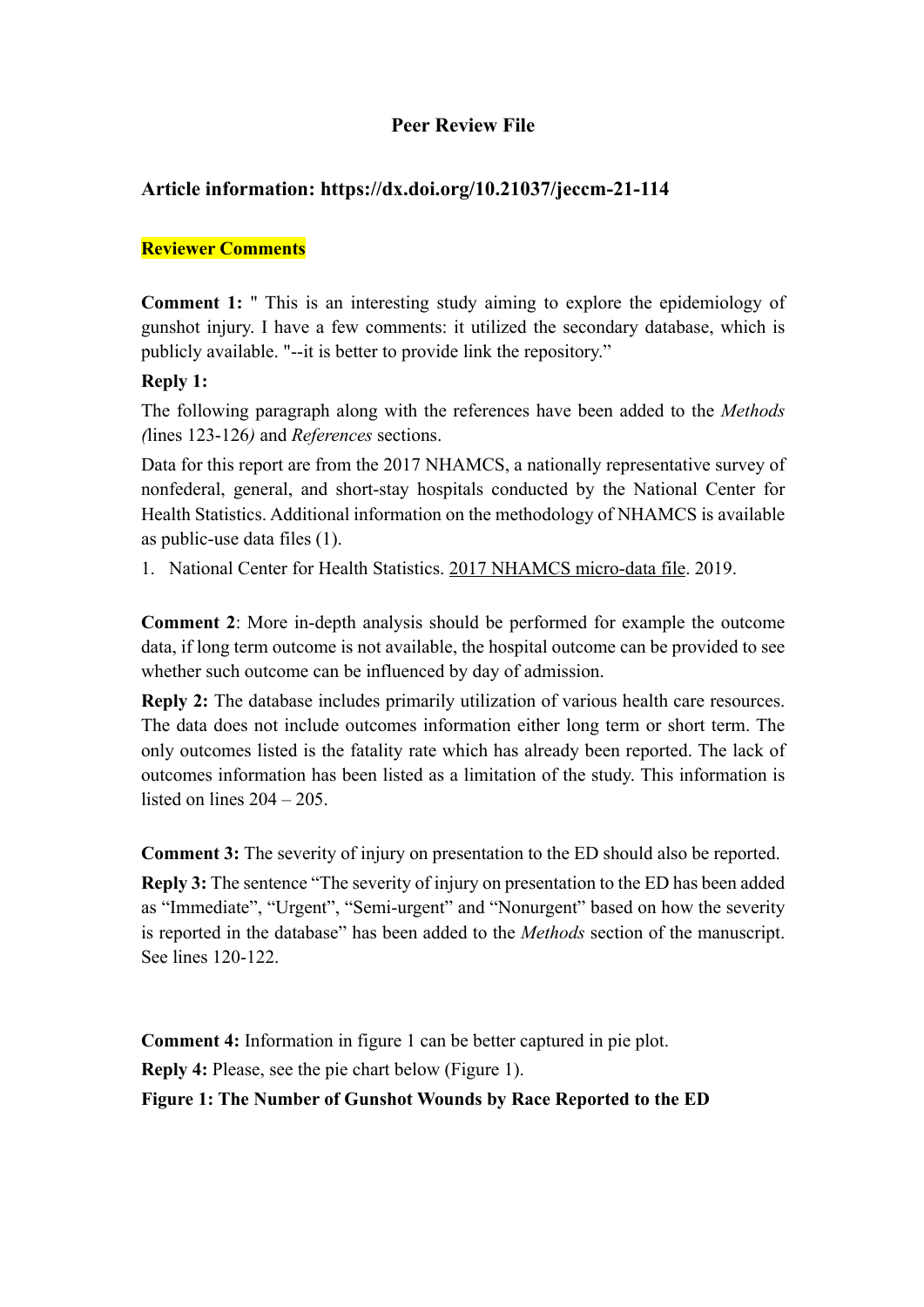

**Comment 5:** Due to the limited information reported in the study, I think this can be better reported as a research letter.

**Reply 5:** The authors believe that due to the relevance of the topic, and the through discussion and analysis of the pertinent variable, that there is enough information to justify as a research article. Per the suggestions of the reviewers' further analyses has been performed to make the study more robust.

**Comment 6:** If the authors can provide more data and perform more analysis (multivariable regression to see some risk factors for mortality outcome), it can be considered as a full-length article.

**Reply 6:** See Table 3 below to be inserted in the results section of the manuscript along with the following paragraph to be inserted in the manuscript and highlighted in yellow.

| <b>Variable</b> | <b>Correlation with</b><br><b>Intensity of</b><br>wounds | <b>Multiple Regressions weights</b> |          |
|-----------------|----------------------------------------------------------|-------------------------------------|----------|
|                 |                                                          | b                                   | β        |
| Type of Holiday | 0.603                                                    | 0.569                               | 0.603    |
| Race            | 0.064                                                    | 0.048                               | 0.064    |
| Day of the week | $-0.022$                                                 | $-0.033$                            | $-0.036$ |

Correlation and multiple regression analyses were conducted to examine the relationship between the intensity level and the various potential predictors. As it can be seen the type of holiday and race are positively and significantly correlated with the